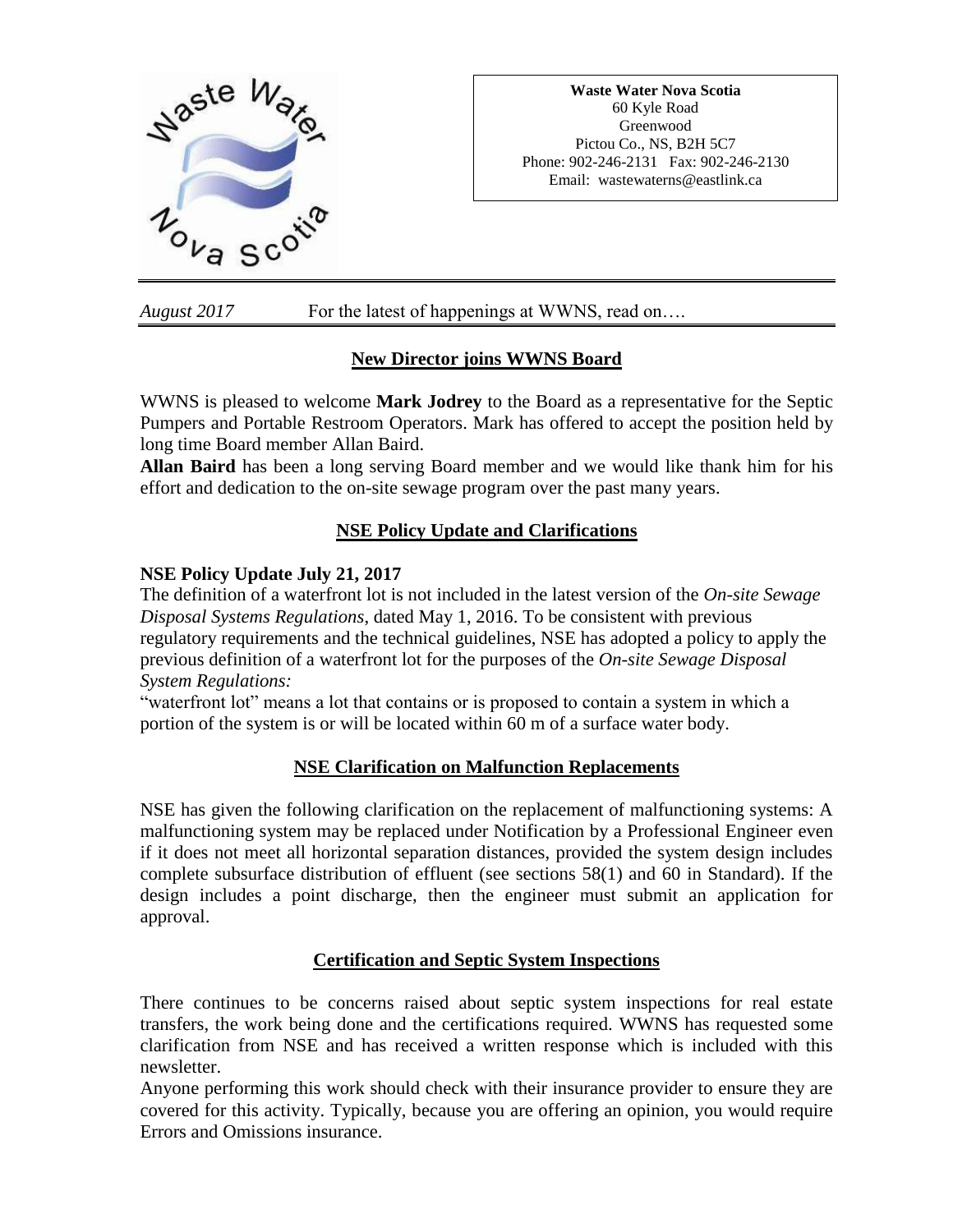### **Concerns Raised by Engineers Nova Scotia**

Over the past couple of years, there have been concerns expressed by some Qualified Persons over a review undertaken by Engineers Nova Scotia of the QP program. ENS has written the province outlining their concerns and the province has issued a response which is included with this newsletter.

### **Bursary Application Deadline**

The Bursary program is being offered by WWNS again this year to support active members of WWNS and their family members with post-secondary education. Along with the University and College Bursaries, the program was expanded last year to include a third award for students attending a trades related course. Bursaries will have a value of \$1000 each. All applications will be accepted but preference will be given to students studying in a field related to the on-site sewage industry.

Applications are available through the WWNS office or online in the Members section of the WWNS website at [www.wwns.ca](http://www.wwns.ca/) . **Applications must be received by August 15.**

### **MEMBERSHIP**

If you have purchased a **2017** membership in WWNS, your name and contact information will be displayed on the Members page of the Waste Water Nova Scotia website. **Please take a moment to ensure the information is correct**. If you did not yet renew your 2017 membership, the form can be printed from the website or is available from the office. *(Please note – your membership in Waste Water Nova Scotia is not a license.)*

## **ON-SITE SEWAGE PROGRAM TIDBITS**

- 1. The latest **newsletter** can always be found on the WWNS website. Look for the next edition, including *upcoming meeting dates*, to be out by December 2017.
- 2. A list of certified (licensed) persons is available on the NSE webpage at: <http://www.gov.ns.ca/nse/cms/Search.asp>
- 3. On-site Sewage Disposal Systems Regulations: <https://www.novascotia.ca/just/regulations/regs/envsewage.htm>
- 4. Activities Designation Regulations: <https://www.novascotia.ca/just/regulations/regs/envactiv.htm>
- 5. On-site Sewage Disposal Systems Standard and Q&A: <https://www.novascotia.ca/nse/wastewater/on.site.sewage.disposal.asp>
- **6.** The new fillable forms can be found at <http://novascotia.ca/nse/wastewater/regulations.tech.guidelines.asp>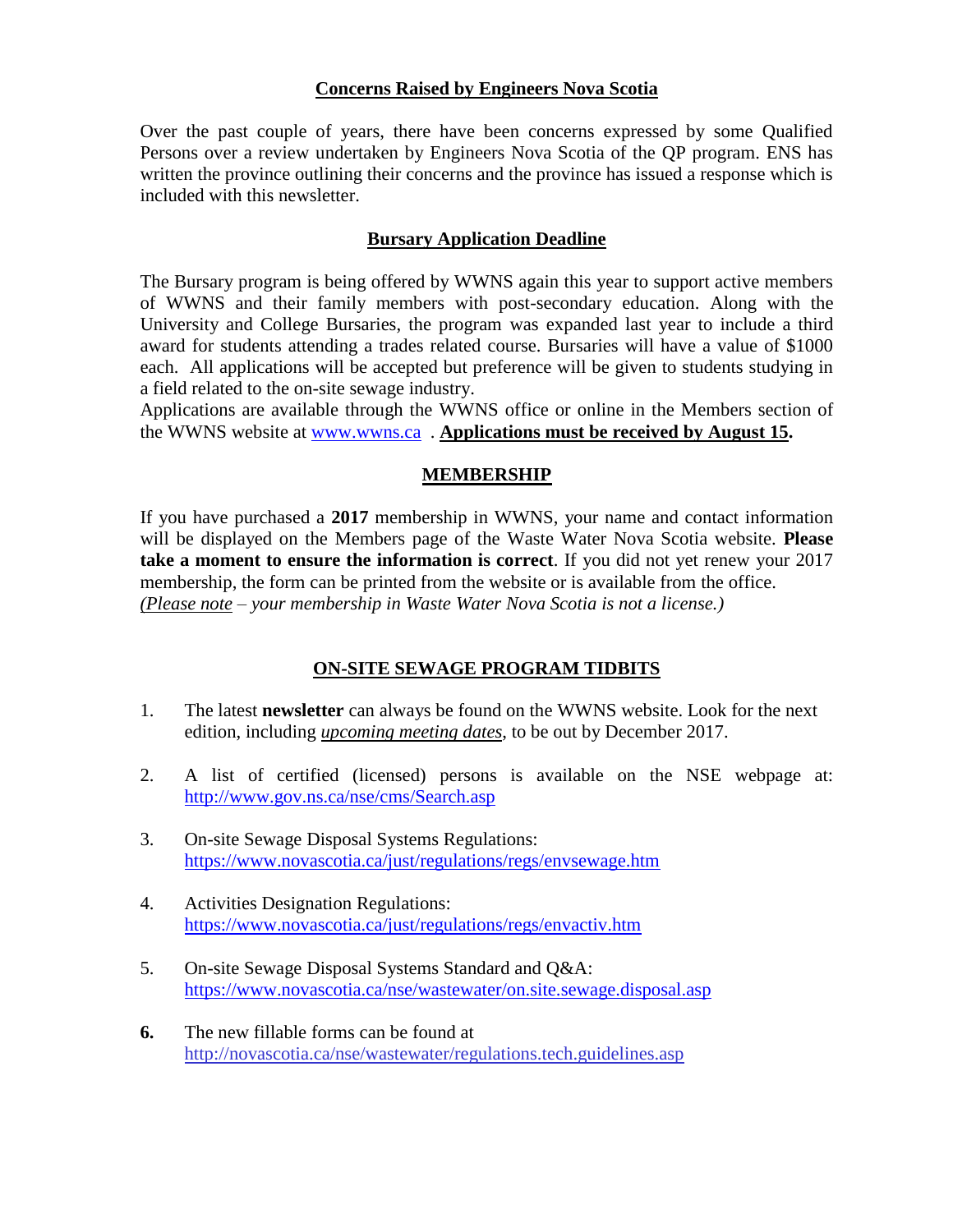

PO Box 442 Halifax NS **B3T 2DR** 

Tel: (902)-424-3600 Fax: (902)-424-6925

July 17, 2017

Waste Water Nova Scotia Society 60 Kvle Road Greenwood, N.S. B2H 5C7 Email: wastewaterns@eastlink.ca

Dear Mr. Cameron,

As your letter dated, June 7, 2017 has acknowledged, there is no direct regulatory requirement for septic system inspectors or assessors to be certified by Nova Scotia Environment but their work must be completed in accordance with of the On-site Sewage Disposal Systems (OSSDS) Regulations, or any other applicable legislation. Based on a review of the OSSDS Regulations and associated legislation, the following may impact the work being completed by septic system inspectors/assessors.

#### Section 18(1) in the OSSDS Regulations states:

#### "18 (1) A person other than an installer must not do any of the following:

- (a) advertise or claim to be an installer;
- (b) install or modify a system;
- (c) cause a system to be installed or modified."

#### Section 7A of the Activities Designation Regulations (ADR) states:

- "7A (2) Each of the following is designated as an activity:
	- (a) the installation of a system;
	- (b) the replacement of a system;
	- (c) the alteration of a system.
	- (3) Unless it is exempt under subsection (5) or (6), an activity specified in subsection (2) is designated as requiring notification, except that any activity that cannot be done in compliance with the On-site Sewage Disposal Systems Regulations and the Standard requires an approval.
	- (6) The following activities are exempt from the requirement to provide notification or obtain an approval: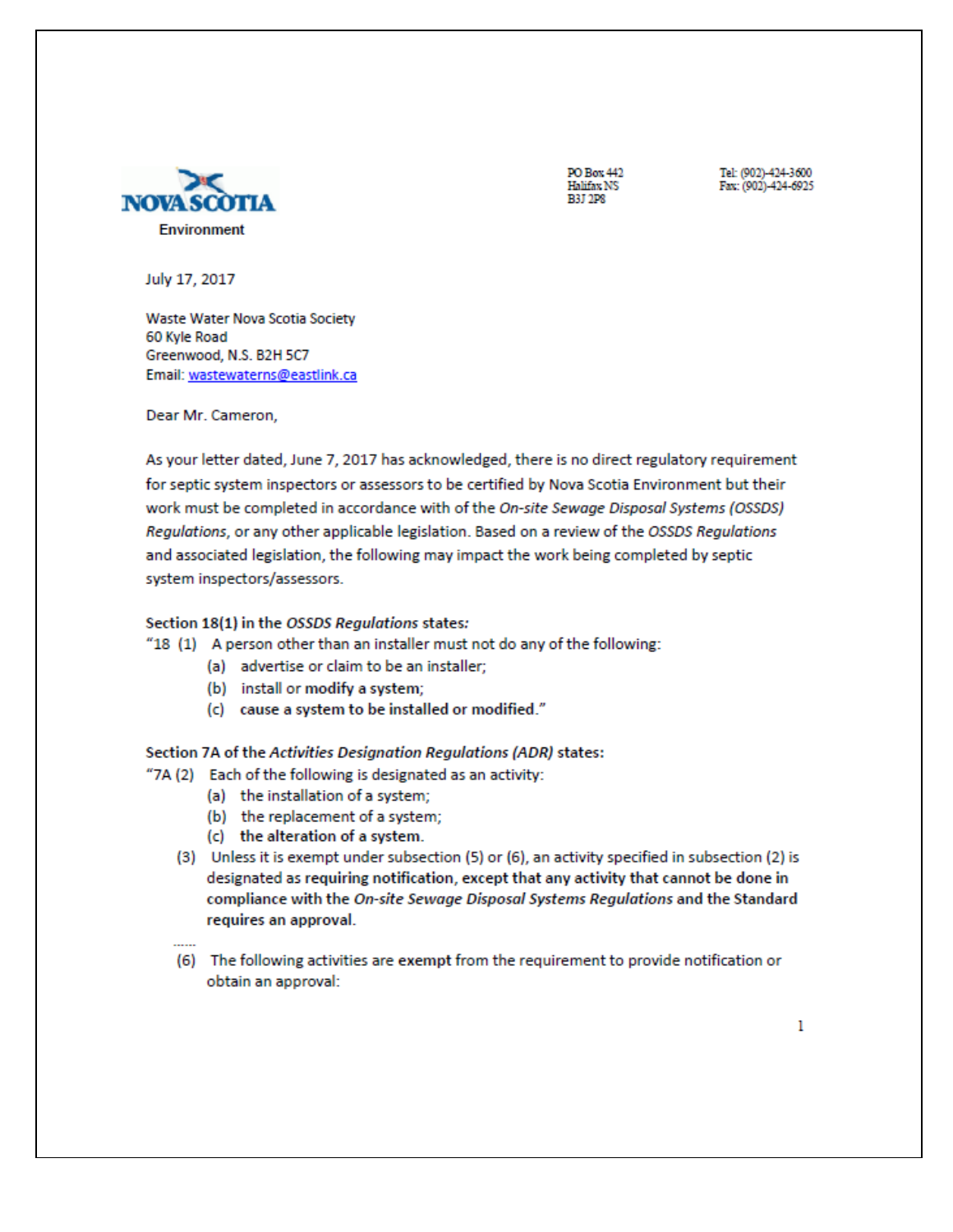- (a) replacement of a septic tank, pump or siphon chamber in the same location as the existing one, or in accordance with the Standard;
- (b) diversion of sewage away from a water resource or a structure as a temporary measure:
- (c) repair of any of the following:
	- (i) a pipe that connects a building to the rest of a disposal system.
	- (ii) a non-perforated pipe used in a system to transfer effluent from a septic tank, pump or siphon chamber to a disposal field;
- (d) replacement of imported sand fill or final cover material in an eroded system."

Section 1(2) of the On-site Sewage Disposal System Standard states:

(2) This Standard describes the minimum requirements for selection, design, installation, repair and alteration of an on-site sewage disposal system, or its parts.

Although the ADR exempts certain activities from requiring an approval or notification (noted above), the OSSDS Regulations require a person to hold an installer's certificate of qualification to install or modify a system, or cause a system to be installed or modified. According to the OSSDS Standard, any repair or alteration of an on-site system must follow the Standard.

Septic system inspectors/assessors are also responsible to comply with the Environment Act and any other applicable legislation. Specifically, sections 67 (Release of Substance: Prohibition) and 69 (Duty to report release) of the Environment Act may apply to a system inspector's work.

In summary, septic system inspectors or assessors for property transactions are not required to be certified by NS Environment provided their work does not include modification or repair of an on-site system. If a septic system inspection or assessment requires modifications to the system, a certified installer is required to complete the work in accordance with the applicable regulations and standard.

NS Environment appreciates WWNS's efforts involving industry and public education related to on-site sewage systems, and encourages on-going training efforts involving system inspections.

Sincerely,

Botite-

Leah Boutilier On-site Services Program Coordinator Nova Scotia Environment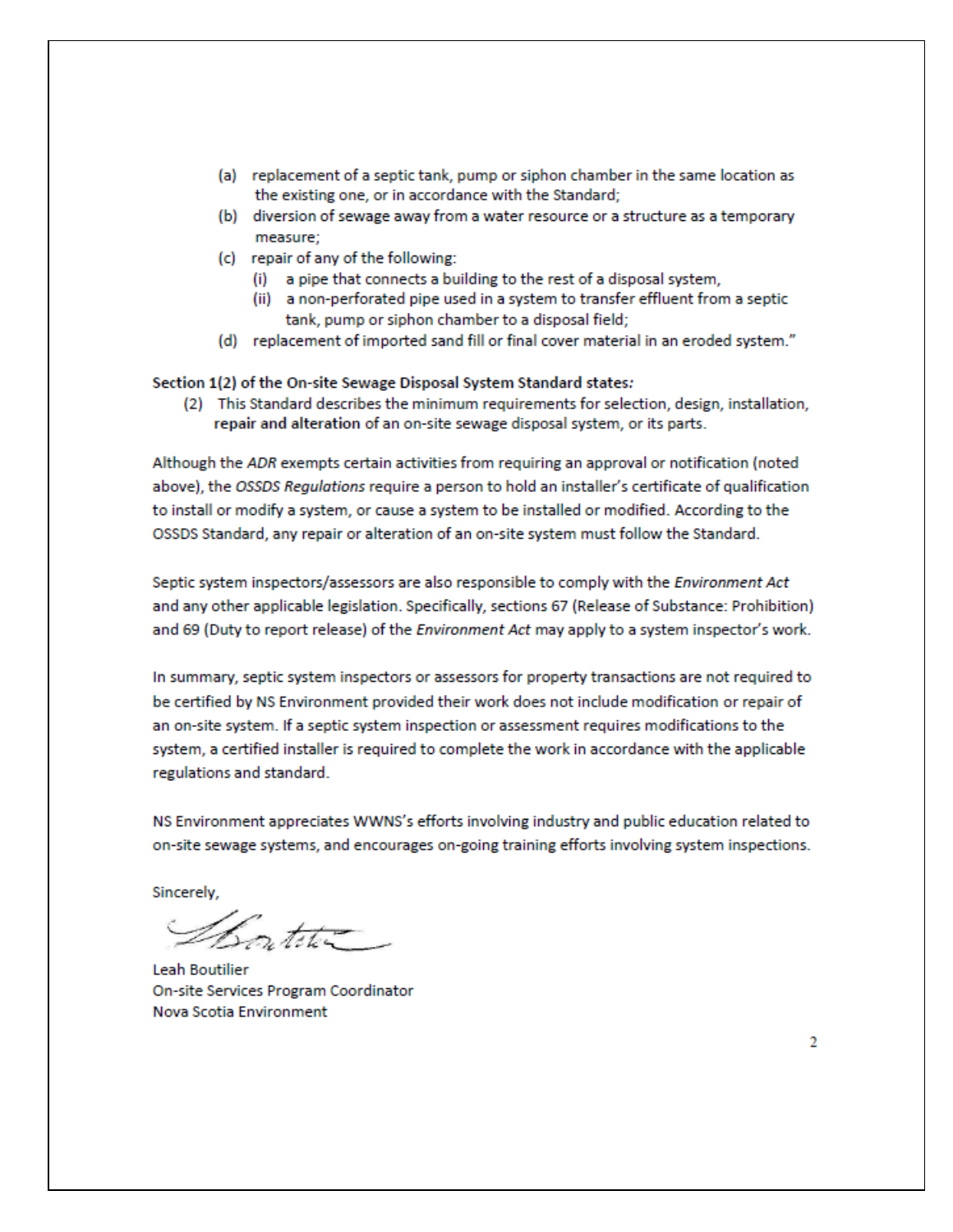

PO Box 442 Halfax, Nova Scolia Canada B3J 2P8 902-478-8358 1 902-424-6925f novascotia.ca

881 7 7 7017

Kris Dove, MBA, P.Eng. Director of Professional Practice and Development Engineers Nova Scotia 1355 Barrington Street Halifax, NS B3J 1Y9

Via email: kdove@engineersnovascotia.ca

Dear Mr. Dove:

It was a pleasure to meet with you and Len White on July 19, 2017. I am writing to follow up on our meeting and your letters dated October 12, 2016 and May 31, 2017 to Leah Boutilier, On-site Services Program Coordinator. We would like to take this opportunity to clarify the regulatory process related to the concerns raised about recent changes to the On-site Sewage Disposal Systems (OSSDS) Regulations and the QP authorized activities.

NS Environment (NSE) continues to provide effective oversight of the OSSDS program. The recent changes to the on-site sewage regulations to implement a notification-based regulatory process facilitate the better alignment of NSE's resources with risk. The notification-based process reduces inspector time spent processing paperwork associated with approvals and increases time available to perform audits and confirm compliance, in the field. In addition, notifications are governed by a detailed technical OSSDS Standard (Standard), established by the department. The Standard provides more clear expectations.

The Standard contains system design specifications and selection requirements that are considered a "preapproval" for various site specific scenarios. A QP does not have the ability to design a system and is required by regulation to select a system from the Standard. QP's must select a system from a prescribed table in the Standard which is based on system design calculations pre-established by the department. The selection tables have been developed conservatively which ensures that a system is protective of the environment and human health.

In situations where the Standard requirements cannot be achieved, or a selection is unavailable, an engineered design system is required to be completed by a professional engineer. The recent regulatory changes and Standard development has clarified the role of the QP and restrictions associated with malfunction replacement systems where clearance distance requirements cannot be maintained.

Regarding the subdivision portion of the OSSDS Regulations, the QP role is to perform a site assessment as outlined in the Standard to determine the minimum lot area and width requirements to accommodate an on-site sewage system. The QP role under the OSSDS Regulations is not intended to be the sole means of development planning. NSE continues to review and provide comments to Municipalities on any subdivision proposal including on-site services.